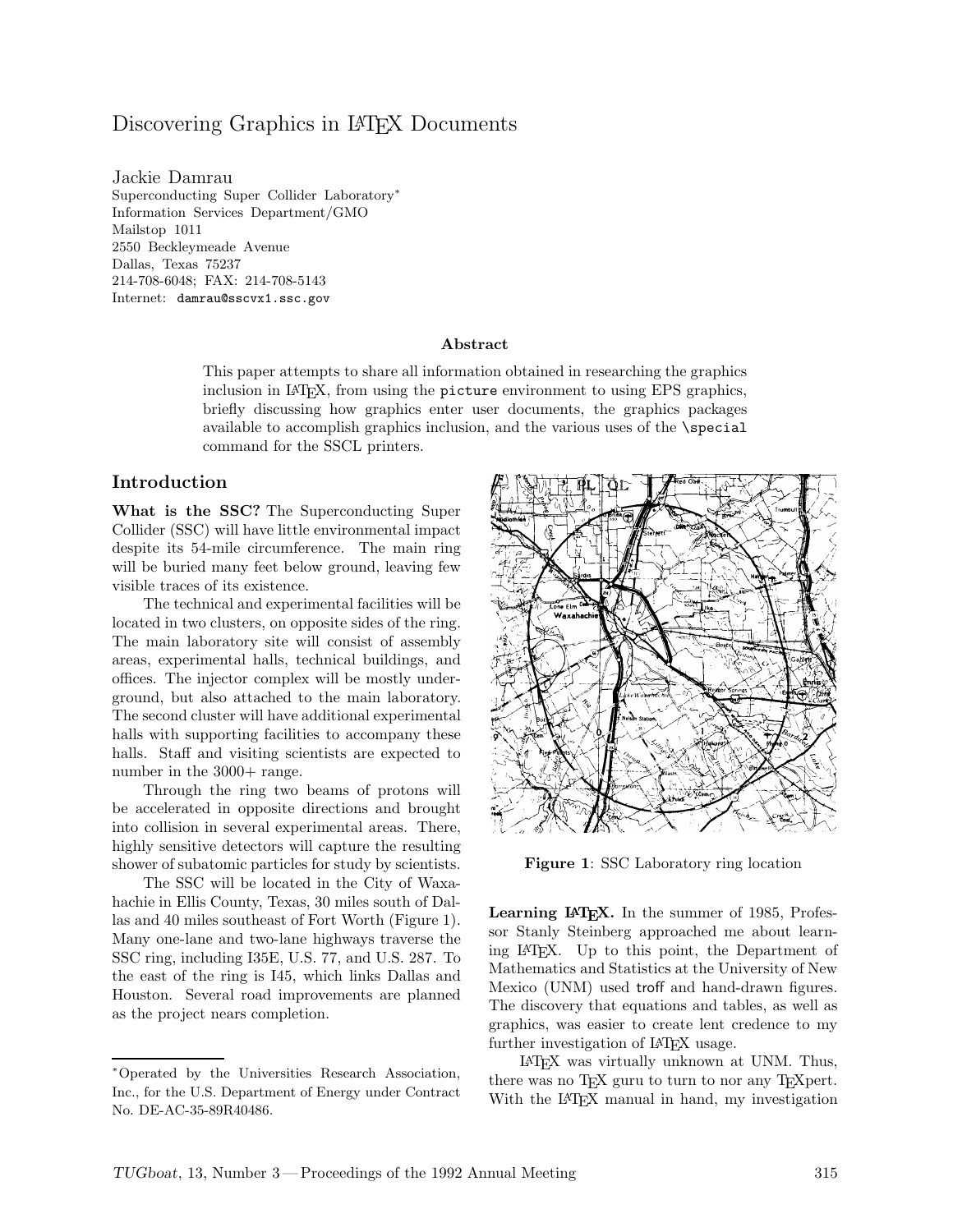began. Equations and tables were easily created. However, when it came to the use of the picture environment, I feared that I might have met my match.

**Flavors of T<sub>E</sub>X at the SSC.** There are many flavors to TEX in use throughout the SSCLaboratory. These flavors can be compared to the 31 flavors offered by Baskin-Robbins; however, there are only 5 TEX flavors.

At the SSCL, there are the three traditional TEX packages— TEX, LATEX, and *AMS*-TEX; but there are two others. Since the SSC is a highenergy physics (HEP)-type environment, we also use PHYZZX (a TEX macro package containing many HEP formatting requirements) and T<sub>E</sub>Xsis (another HEP-type TEX macro package). PHYZZX was developed at the Stanford Linear Accelerator Center by M. Weinstein; TEXsis was developed as the result of a TechRpt format described by W. Groppe and from TEXsis 1.01, the TEX thesis format by E. Myers; with modifications made by F. Paige.

The use of TFX at the SSCL provides a multitude of learning experiences. Familiarity with each package is required to become the TEX support person at the laboratory; but more than that, it keeps one fluid in the use of every form of T<sub>E</sub>X.

**Graphics experience: Past and present.** My first attempt at graphics saw the first 16 hours spent learning the limitations of the picture environment. However, this was not the only problem I encountered. Also, I had to master the limitations of the Imagen LBP-10 laser printer. One project that I attempted was drawing a simple piece of graph paper for plotting all my pictures (Figure 2). The ability to produce complex mathematical diagrams in fields such as combinatorics, graph theory, discrete and applied mathematics was soon achieved (Figure 3).

Working at the Superconducting Super Collider Laboratory (SSCL) since 1989, my graphics experience blossomed when I used a Macintosh with its enhanced graphics capabilities. This new experience led to including graphics into LAT<sub>EX</sub> documents. However, graphics inclusion does not stop with a graphics package; it also sees the inclusion of Macintosh or DECstation screen dumps (or captures) into these documents. According to Freedman (page 612), a *screen dump* is "the ability to print the entire contents of the current display screen".

Still using the Macintosh for most of the graphics placed in documents, a DECstation 2100 is used for screen dumps of workstation windows, applications, and environments. Being able to locate graphics applications that allow PostScript (PS) or Encapsulated PostScript (EPS) conversion has been interesting.

This experience opened an opportunity to produce completely professional-looking documents.

## **Documents With Graphics Included**

In preparing several users' guides requiring the graphics inclusion, an investigation was started on the use of the \special command. The \special macro is used for inserting illustrations or graphics in text. This led to some interesting discoveries about printer drivers, available commercial printer packages, the PostScript world, and seeing completed documents with self-contained graphics. Results from these discoveries have led to the production of three documents — the SSCL Computer User's Guide, the SSCL Computer Operations Manual, and the SSCL Physics Detector Simulation Facility (PDSF) User's Guide and Training Manuals. The self-contained graphics in these documents were created using Deneba Canvas for a Macintosh, Unigraphics CAD software from an Intergraph workstation, and screen captures from the Macintosh and a DECstation 2100.

Details of the procedures used for the graphics inclusion and the DVI-to-PS packages used are discussed later in this paper. A little history is now given on the above documents.

**The SSCL Computer User's Guide and SSCL Computer Operations Manual** were created with graphics inclusion. Only one figure in the first versions of these two documents was non-contained. Graphics packages used for these documents were Deneba Canvas and Unigraphics CAD graphics converted to Canvas-readable format. These graphics were next converted to EPS format and transferred to the VMS mainframe. After transferring the converted graphics to the mainframe, Northlake Software's T2/script product was used for the \special command inclusion.

These documents are in the second revision stage and are being done on a DECstation 2100 workstation running the Ultrix operating system. Some of these graphics are carryovers from the first versions, but the one non-contained figure is being replaced by an electronic version (Figure 4). Arbortext's DVILASER/PS software is used for the \special command inclusion.

**The PDSF User's Guide and Training Manuals** were written to support users of the Physics Detector Simulation Facility, a complex system that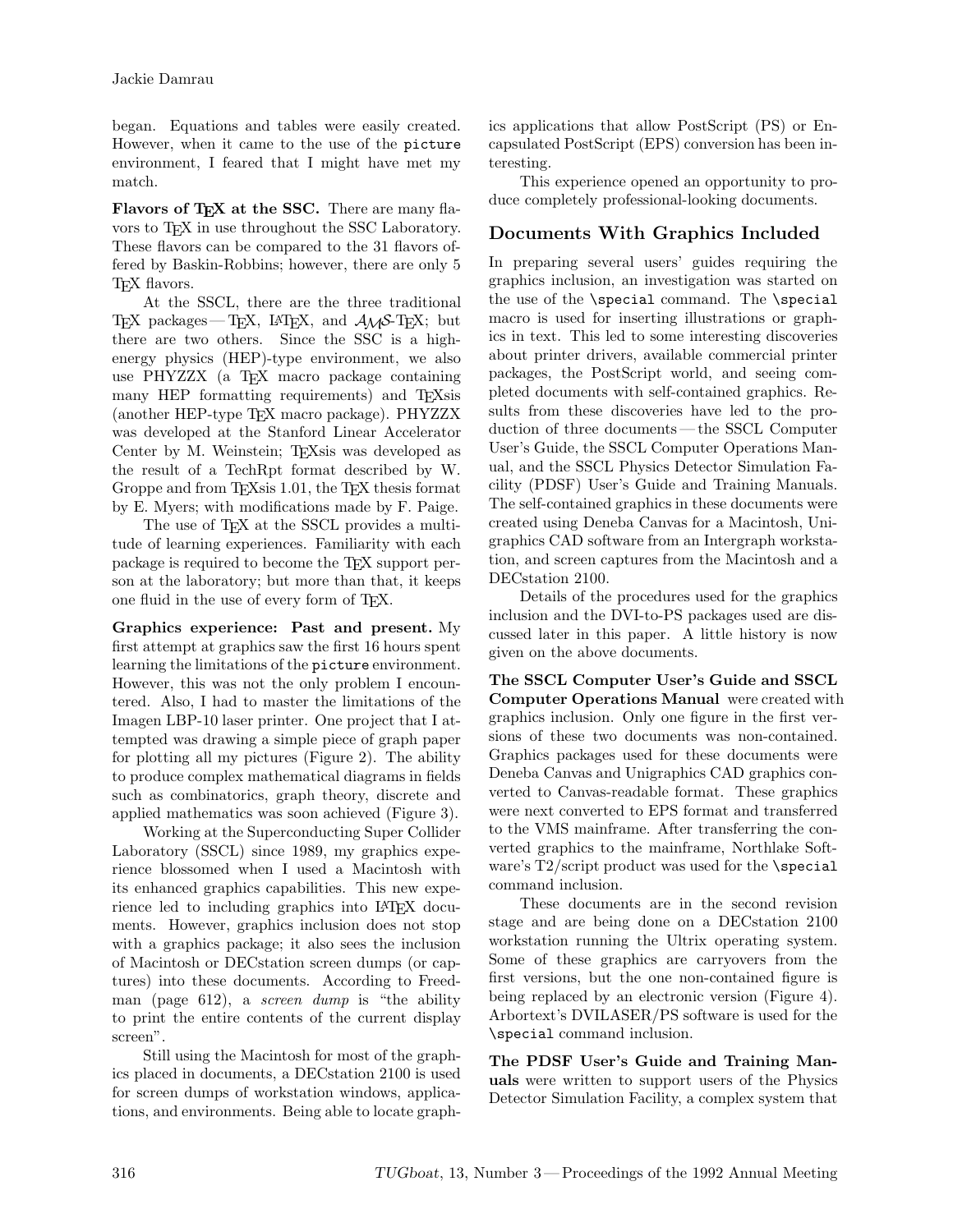

**Figure 4**: Non-contained figure now included



**Figure 5**: PDSF computer system

enhances the scientists ability to do high level simulations of detector experiments. The graphics inclusion and DVI-to-PS packages used were the same as the other documents, except for one difference. One figure was created using a software package called NetCentral Station (Figure 5).

After all this background history, you are probably wondering how do you create graphics. What packages are used? How do I import/export them into PostScript or EPS format and include them in your LATEX document.

## **Graphics Packages Used**

Schwer (page 195) provided the basic steps needed for including Macintosh graphics in LATEX documents. These steps are:

- *•* To create graphics with the user's favorite Macintosh application;
- convert graphics into PostScript representation;
- transfer the PostScript file to the LAT<sub>EX</sub> host machine; and
- include the PostScript file in the L<sup>AT</sup>EX document via the DVI-to-PS driver's \special command.

The next four sections describe the methods of creating the PS representation of the graphics into a usable file for the \special command.

**Deneba Canvas 3.0** is a complete graphics package created by Deneba for the Macintosh. By complete, it is meant that Canvas combines MacDraw II and MacPaint 2.0 to create a great graphics image. Canvas 3.0 allows the conversion of Canvas files into several selections, such as EPSF, Adobe Illustrator 1.1, etc. Once the conversion is done, the new files are in EPS representation, thus having the ability of being opened, modified, and saved into other Macintosh programs, or imported into different Macintosh programs. However, the purpose of this paper is to show how to include graphics into LATEX documents. Therefore, the following procedures, shown pictorially below, explain how to convert the file into EPSF format.

- Open the file to be converted, then
- Click on the **Save As...** button providing a filename, such as *filename.eps*.

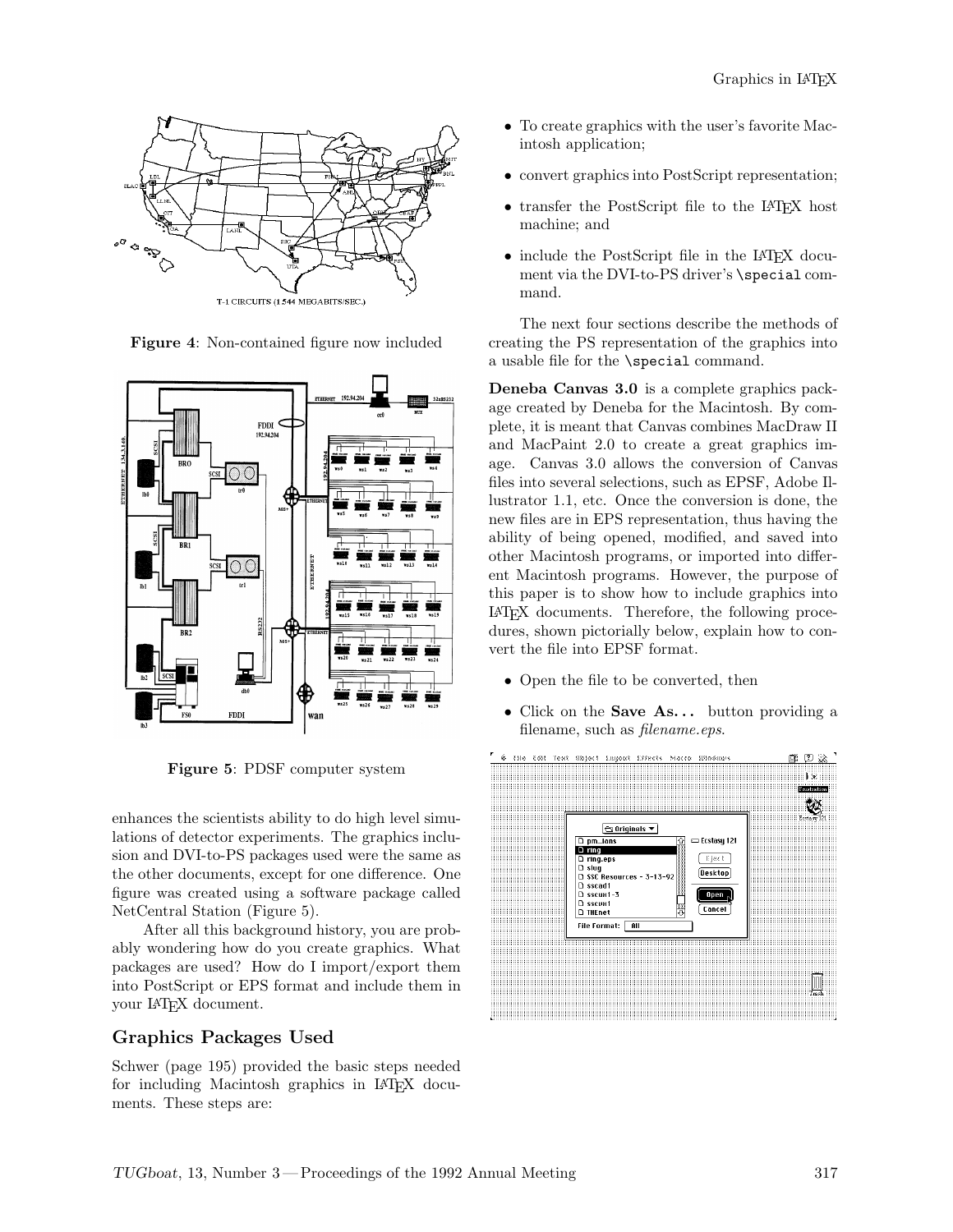Jackie Damrau







**Figure 3**: Second project— schematic diagram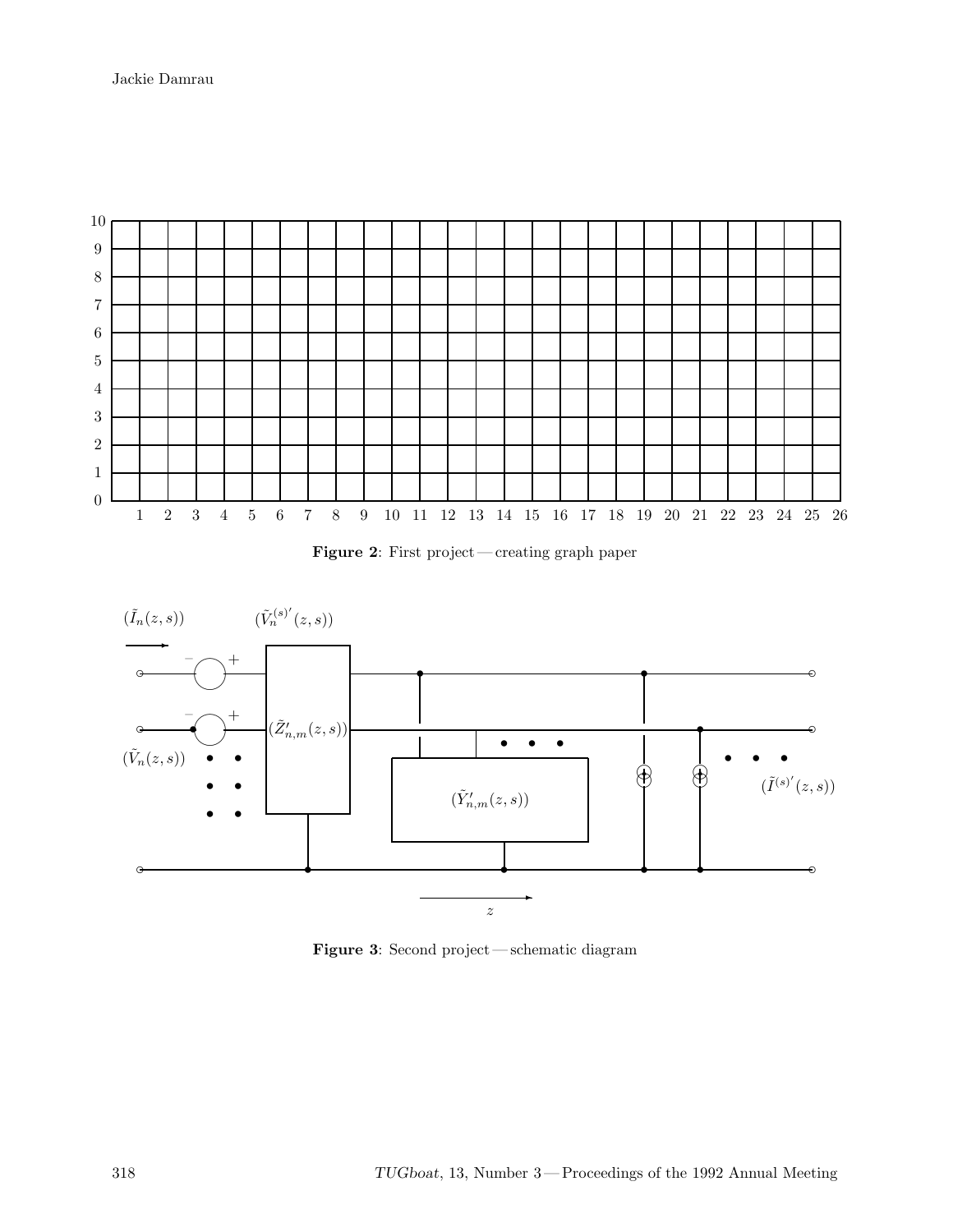Another dialog box appears allowing selection of the proper **File Format** with all available conversion options. Select the **EPSF** option.



After choosing the appropriate conversion format, click the **Save** button.



The next step is transferring the **.eps** files to the host computer. This procedure is not covered in the scope of this paper.

**The Unigraphics CAD graphics** system controls production of engineering drawings, floor plans, etc. For the user documents produced at the SSCL, the CAD Group converts the floor plans into PICT files that are imported into Canvas. Once in Canvas, the floor plans are modified and then converted to an EPSF-formatted file.

**Macintosh/DECstation screen captures.** A screen capture is similar to the screen dump. The major difference is that the DECstation software allows you to capture, or take a *snapshot*, a portion of the screen versus the entire screen. Digital Equipment Corporation refers to this as their Print Screen fea-

ture. Print Screen lets you print the snapshot immediately or capture the image and save it in a PS file to be printed later.

A Macintosh screen dump is done by pressing the **3** key with the **Apple** and **Shift** keys held down. This results in a MacPaint file being created containing the current screen regardless what type of application is running.

Canvas is used to open the MacPaint file. Once the file is open, rotation and sizing modifications are made. This file is then converted to the appropriate EPSF-formatted file.

**The NetCentral Station** (NCS) is Cisco Systems' network management product that is designed to monitor complex internetworks and to simplify in-depth network planning and analysis. NCS incorporates a high-level graphics editor that provides users with the tools to create and position their own graphic images of routers, bridgers, hosts, and links. The graphics editor is able to convert active, online graphics into suitable raw PS files that are placed directly into LAT<sub>FX</sub> documents.

The ability of seeing the printed page becomes an exciting reality. Thus, the next step was to acquire the right DVI-to-PS printer drivers.

## **How DVI-to-PS Printer Packages and** *\*special **Commands Intertwine?**

Schwer (page 195) states two key points in his article:

- 1. There are several DVI-PostScript drivers available and they all treat the \special command differently.
- 2. Not all PostScript devices are the same. Macintosh QuickDraw, a PostScript language shorthand, in combination with various PostScript implementations of DVI drivers produces different results on different PostScript drivers.

These observations are certainly true. Most users are not aware that the way they use the \special for figure inclusion is not standard. The reason for this is that a local TFX wizard has located specific macros to work with the Laboratory's dvi processing programs. Thus, there is no reason for users to look under the sheets to discover that not all \special commands work the same way.

At the SSCL, there are three different computing platforms available— VMS, UNIX, and Macintosh (with PCs soon to be added)— it became necessary to learn how the \special command worked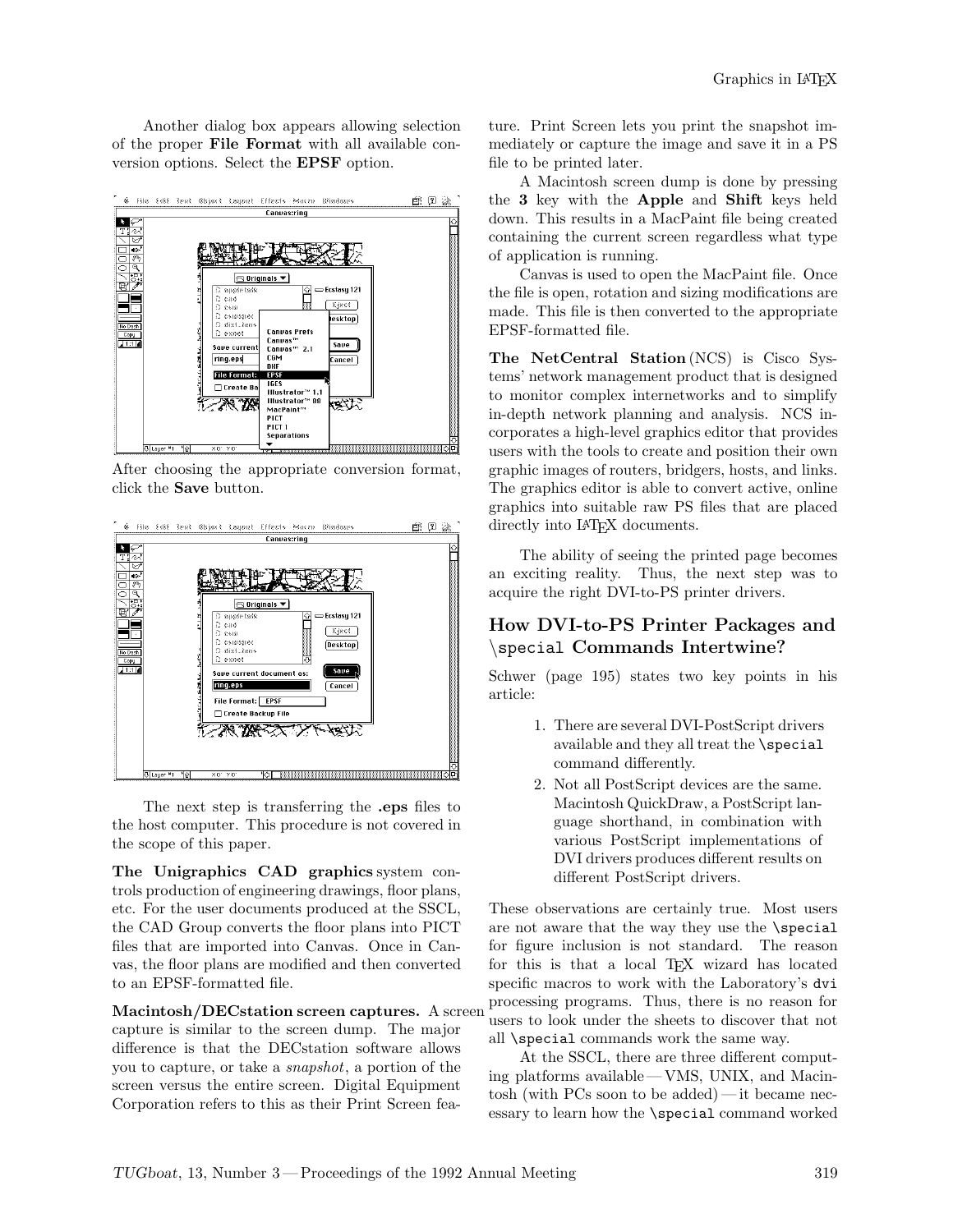on these platforms. Referring back to Schwer's two key points, I discovered that the **\special** command did work differently depending on which computing platform and DVI-to-PS packages were used.

Discussion is presented about three commercial packages currently in use at the Laboratory:

- *•* VMS: Northlake Software's T2/script
- *•* UNIX: Arbortext's DVILASER/PS
- *•* Macintosh: Blue Sky Research's *Textures*

Each of these packages support capabilities other than figure inclusion (e.g., selecting color for text; raw PS code insertion; landscape mode; and TIFF, PCX or PICT file insertion).

**VMS.** Northlake's T2/script (1989) software translates "TEX DVI files and fonts into PostScript, for printing on many different PostScript printers. . . PostScript commands and Encapsulated PostScript files may be inserted in the job using TEX \special commands."

The use of this package was easy. Steps for using this package are presented below.

1. Place the \special command where you want the graphics to appear using the syntax:

```
\special{insert filename.eps [qualifier]}
```
2. Four additional qualifiers are available for use. They are:

| $orientation=\pm 1$     | Rotates picture 90 degrees     |
|-------------------------|--------------------------------|
| $magnification = n$     | Enlarges or reduces graphics   |
|                         | $(detault = 1000)$             |
| $left[ \pm len \right]$ | Controls left side of graphics |
| top= $[\pm len]$        | Controls top side of graphics  |
|                         |                                |

Three examples on the use of this \special command are:

```
\special{insert filename.eps, left=-xxbp}
\special{insert filename.eps, orientation=-1,
   left=-180bp, top=-72bp}
\special{insert filename.eps,
   magnification=750}
```
where *bp* stands for big points (or  $72$  bp  $= 1$  inch).

**UNIX.** Arbortext's (page 3) DVILASER/PS product translates "TEX **dvi** files into PostScript; these PostScript files can be printed on any printer or typesetter that supports the PS language". The \special command provides graphics inclusion into LATEX documents and provide the capability to send PS commands directly to the printer.

Arbortext's \special command provides the ability of embedding graphics files in the **.ps** file with one of three commands— ps: epsfile, ps: plotfile, and ps: overlay. For purposes of this paper, the ps: epsfile command is discussed. The other two are left for discovery on your own.

The **epsfile** command takes the form:

\special{ps: epsfile filename.eps magnification}

showing that the file filename.eps is to be inserted with the lower left-hand corner of the figure's bounding box placed at TEX's current point, scaled by magnification/1000. Magnification is optional; however, it must be an integer. Other uses of DVI-LASER/PS involves inclusion of extensive verbatim PS code.

**Macintosh.** Blue Sky Research's *Textures* is simply TEX for the Macintosh computer. The best way of describing Textures' concept of graphics inclusion is to use Blue Sky Research's (back cover, 1990 *TUGboat*) own words.

". . . Adobe Illustrator *does* do pictures, with a line quality finer than any technical pen. Or use MacDraw from Claris for technical drawings; learn it in less than one hour. Image Studio from Letraset does halftones, hand-painted or scanned. All world-class programs, all only on the Macintosh. With these tools (and many others), *Textures* does pictures—on screen, on paper, beautifully."

To begin using the *Textures* \special command, the following definition should be placed in your preamble.

```
\def\picture #1 by #1 (#3){
  \vbox to #2{
    \hrule width #1 height 0pt depth 0pt
    \vfill
    \special{picture #3}}}
```
After having entered this definition, the proper syntax of including an EPS or PS file is \special{picture} *name*}. If the picture needs to be centered within the page dimensions, type:

```
\centerline{\hbox to h_dimen
   {\special{picture name}}}
```
All these packages detail the use of their version of the \special command and how each includes graphics into LATEX documents.

**Printing the document.** Once the PS file has been created, the final step is to process the file through the right printer driver. There are two types of printers available for printing PS documents. For small documents  $(1-20)$  pages in length), the nearest Apple LaserWriter is used; for large documents (20+ pages in length), one of three Imagen laser